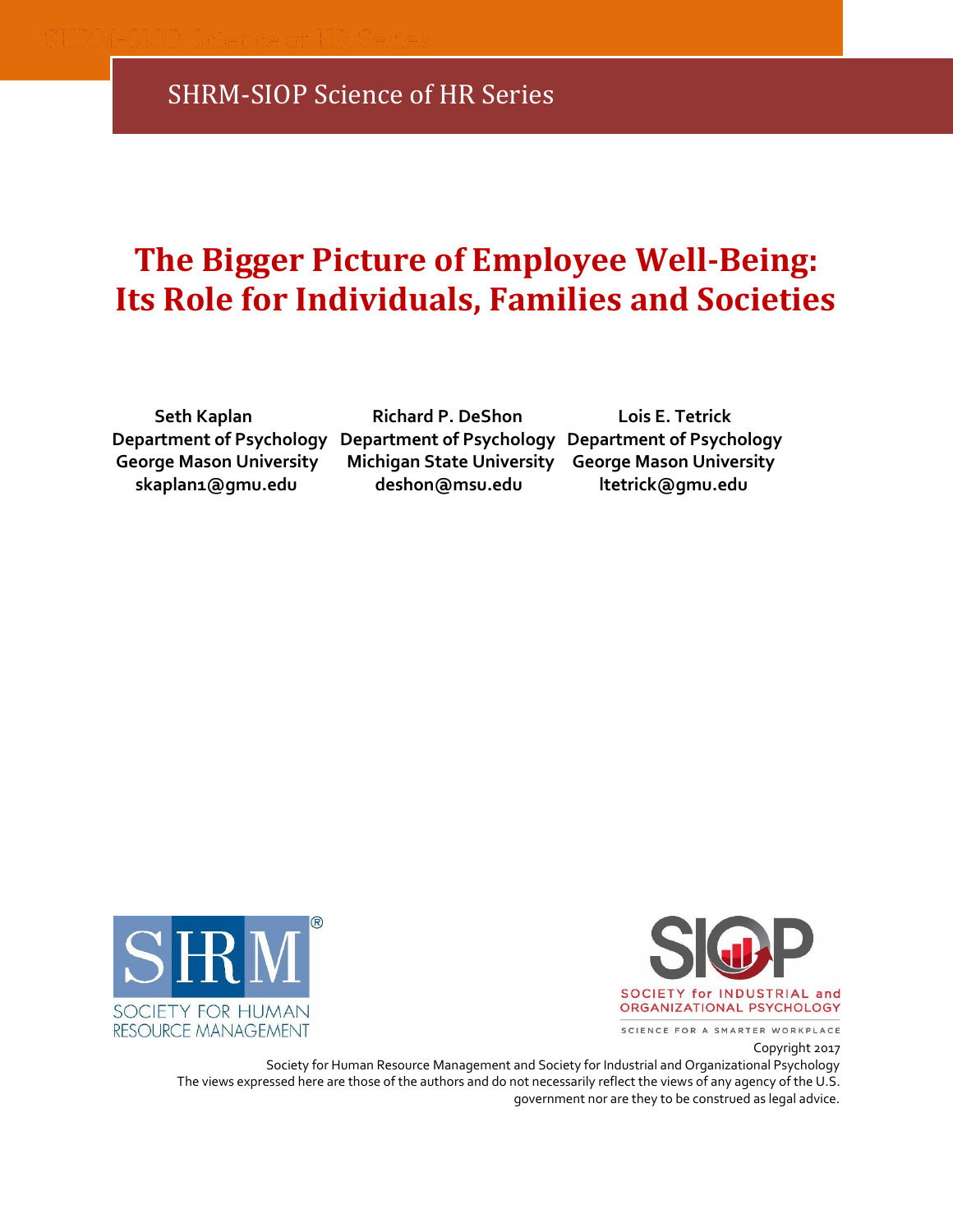

**Seth Kaplan**, Ph.D., is an associate professor of industrial/ organizational (I/O) psychology at George Mason University. His research focuses on understanding and trying to improve the subjective experience of work. He has published papers in this area in journals, including *Psychological Bulletin, Journal of Applied Psychology* and *Journal of Management*, and has received funding from sources such as the Army Research Institue. He currently is on the editorial board of four journals and is the director of the George Mason

I/O Ph.D. program. In addition, he served as the head of the Government Relations Team for the Society of Industrial and Organizational Psychology (SIOP). He earned his B.S. from the University of Florida and his master's and doctorate degrees in I/O psychology from Tulane University.



**Richard (Rick) DeShon**, Ph.D., is an industrial and organizational psychologist actively engaged in both research and practice designed to improve organizational effectiveness and increase the experienced meaningfulness of work. He was educated in Ohio, earning his B.S. in psychology at The Ohio State University in 1988 and his Ph.D. in industrial and organizational psychology at the University of Akron in 1993. He then joined the Psychology faculty at Michigan State University, where he

remains employed as a professor. His research has been funded by the Air Force Office of Scientific Research and NASA and published in top-tier journals such as *Psychological Bulletin, Psychological Methods, Journal of Applied Psychology, Organizational Research Methods* and the *Journal of Management*. He is a fellow of the Society for Industrial and Organizational Psychology and the Association for Psychological Science and a member of the Academy of Management. Over the course of his academic career, he has earned numerous awards, including as the Earnest J. McCormick Award Early Career Contributions from the Society for Industrial and Organizational Psychology. He recently completed his term as associate editor at the *Journal of Applied Psychology* and is currently leading the Healthy Organizations Initiative at Michigan State University.



**Lois Tetrick**, Ph.D., is a University Professor in the Industrial and Organizational Psychology Program at George Mason University. She is a former president of the Society for Industrial and Organizational Psychology and a former chair of the Human Resources Division of the Academy of Management. She is a founding member of the Society for Occupational Health Psychology and a fellow of the European Academy of Occupational Health Psychology, the American Psychological Association, the Society for Industrial and Organizational Psychology and the

Association for Psychological Science. Dr. Tetrick is the editor of the *Journal of Managerial Psychology* and a past editor of the *Journal of Occupational Health Psychology.* Dr. Tetrick has edited several books and published numerous chapters and journal articles on topics related to her research interests in occupational health and safety, occupational stress, the work-family interface, psychological contracts, social exchange theory and reciprocity, organizational commitment, and organizational change and development.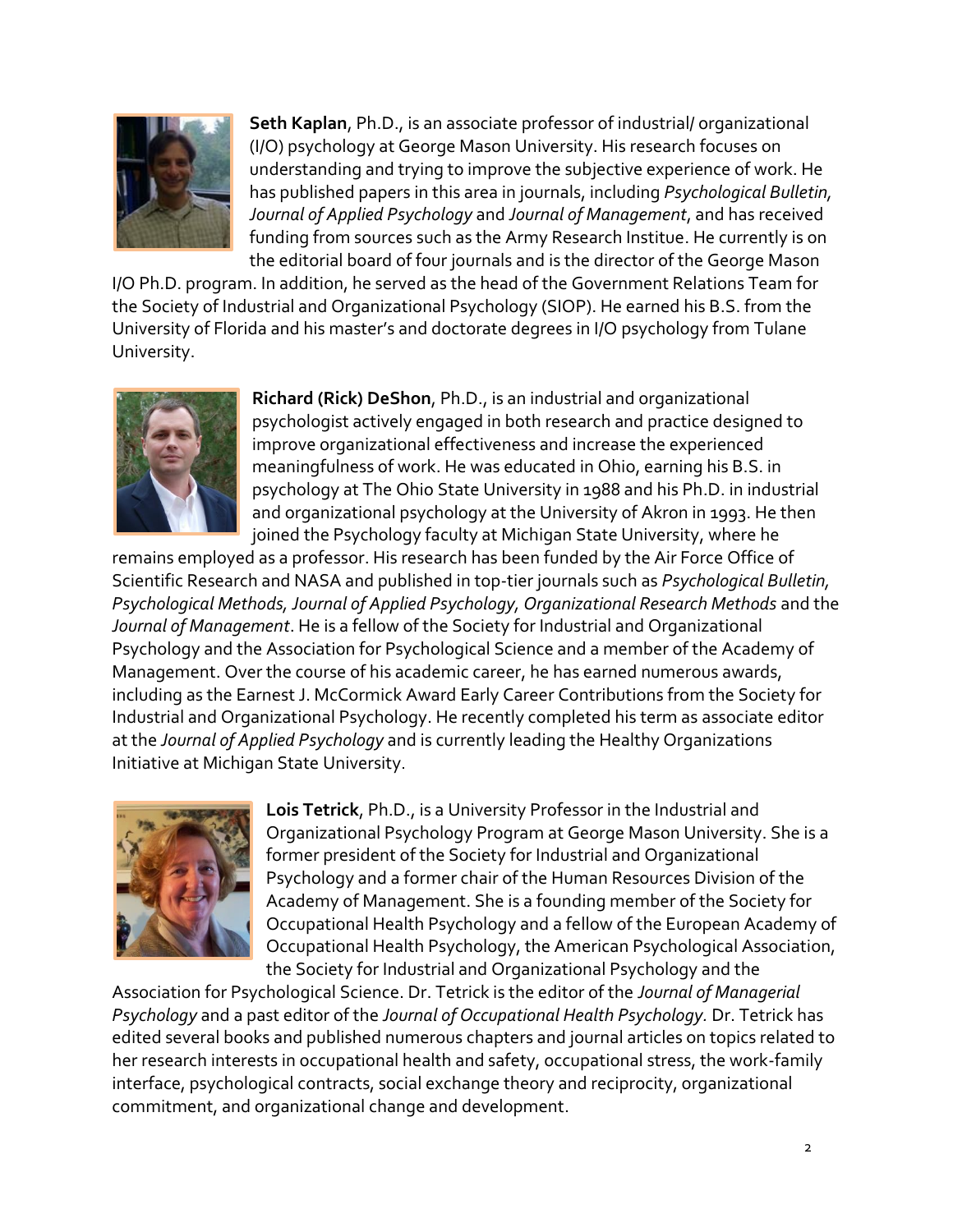#### **ABSTRACT**

**A wealth of literature from industrial/organizational psychology and other fields indicates that the well-being of employees influences various individual job outcomes (e.g., attendance and productivity) and non-work outcomes (e.g., disease and mortality). This white paper nonwork outcomes (e.g., disease and mortality). This white paper summarizes these results but also goes beyond them, highlighting less well-known findings. results and also goes beyond them, highlighting less well-known findings. We show that employee well-being has a broader impact, such as on the school performance children of working parents and on the American economy as a whole. Moreover, we discuss of children of working parents and on the U.S. economy as a whole. Moreover, we discuss that that work, when organized and managed in certain ways, can produce various positive work, when organized and managed in certain ways, can produce various positive individual individual and societal benefits. The paper closes with a discussion of how governmental and and societal benefits. The paper closes with a discussion of how governmental and organizational policies can promote well-being and, in turn, bring about these gains. well-being** 

# **Work and Employee Well-Being**

Work is a fundamental aspect of life. Employees in the U.S. workforce spend much of their waking hours at work—more hours than in most industrialized countries (Organisation for Economic Cooperation and Development, 2009). As of 2015, employed persons worked an average of 7.6 hours on the days they worked, including 5.6 hours on weekend working days (U.S. Bureau of Labor Statistics, 2015). For women, in particular, the percentage of time spent doing paid work has nearly doubled since 1965 (Sayer, 2005). Given the amount of time the U.S. workforce spends working, it is not surprising that work relates significantly to overall well-being and life satisfaction (Bowling, Eschleman & Wang, 2010). Work also can represent a primary source of identity, status, daily structure and social relationships (Jahoda, 1982). A vast scientific literature supports these conclusions.

Beyond affecting employee well-being, the working experiences of Americans have much broader societal effects:

- The health and well-being of workers' children and families.
- Organizational and societal productivity and health care costs.
- The well-being of communities.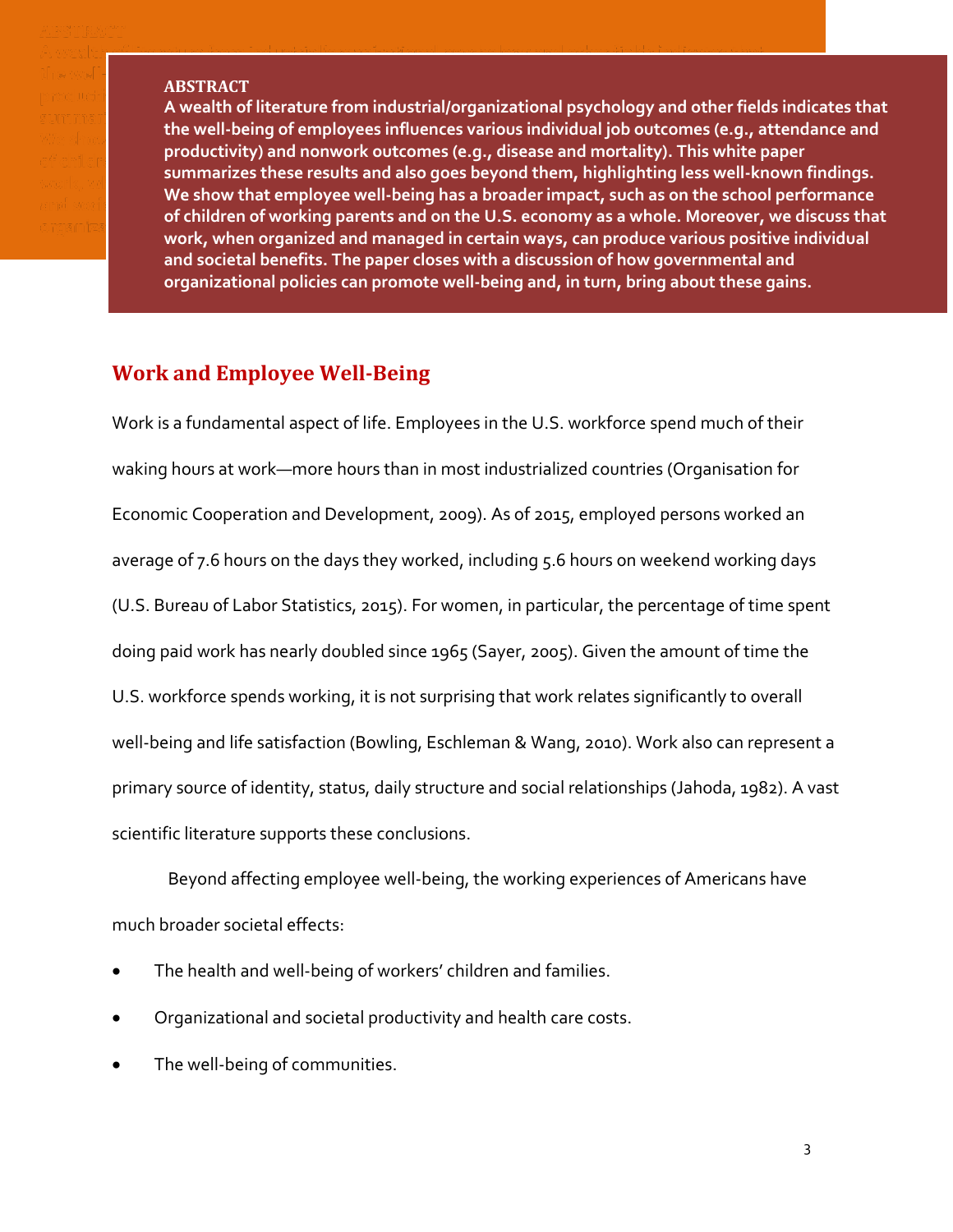The purpose of this white paper is to provide an overview of the scientific literature on the impact of employee well-being on individual, organizational, and societal outcomes. We hope to (1) broaden the discussion of the influence of work and (2) stimulate consideration of policy recommendations to improve individual, family, community, and societal outcomes. To this end, we highlight the evidence indicating that work can foster negative or positive experiences and can hurt or help job-related and more general well-being. Following from this notion, we provide a set of recommendations for organizations, relevant agencies and lawmakers to consider in attempting to improve well-being and, in turn, bring about individual, organizational and societal gains.

# **The Health and Economic Effects of Work-Related Well-Being**

#### **Work and Stress**

Although there are many conceptualizations of well-being in the academic literature and popular press, we define it broadly, as the totality of one's emotional experiences and subjective evaluations of one's work and life circumstances (see Diener, 1984, for a similar conceptualization).

As noted above, given the amount of time employees in the U.S. spend at work and the financial and emotional consequences of employment, work has a significant impact on

individuals' overall well-being. Unfortunately, for many Americans, the experience of work is an aversive one. In particular, one key aspect of wellbeing that work affects is stress. According to a recent

Work is second only to money in terms of contributing to stress and is a greater source of stress than family issues or health.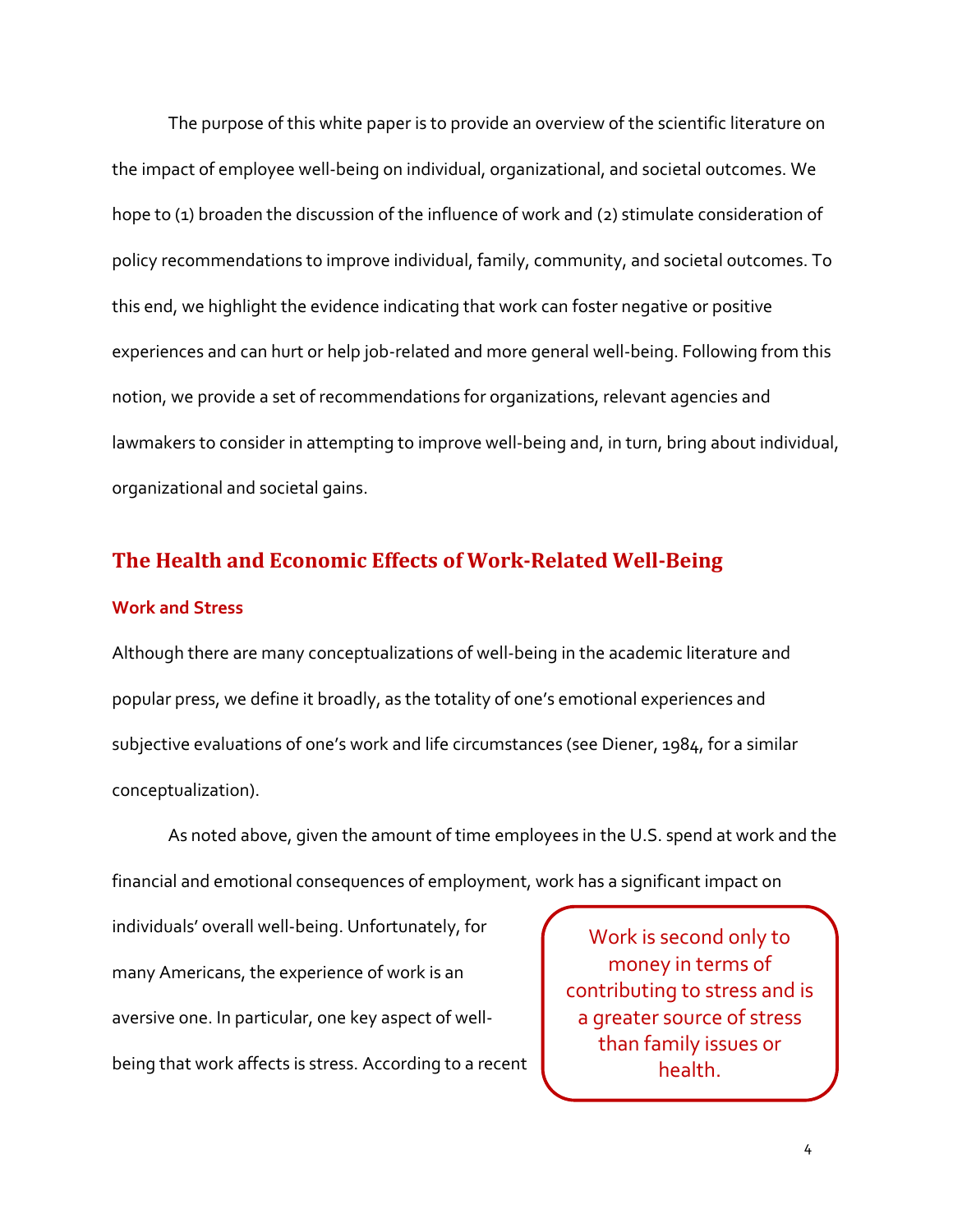survey conducted by the American Psychological Association (APA), 60% of Americans report that work is a very or somewhat significant source of stress (American Psychological Association, 2015). Furthermore, according to the same survey, work contributes to stress more than family issues or health (with money being number one contributor).

# **The Effects of Work-Related Stress on Individual Health**

Work-related stress, anxiety and depression produce pervasive problems for individuals, organizations and society at large. Turning first to the effects of work-related stress on individual health, a large body of literature from various fields (e.g., industrial/organizational psychology, human resource management, public health and medicine) documents that jobrelated stress has several significant health-related consequences (e.g., Chandola et al., 2008; Cooper, Quick & Schabracq, 2010)[.](http://www.healtheconomicsreview.com/sfx_links?ui=2191-1991-1-15&bibl=B1)

# **Table 1. Effects of Chronic Work-Related Stress for Employees**  Alcohol use Cardiovascular disease Clinical depression **Mortality**  Musculoskeletal problems **Obesity Smoking**

The results from a recent quantitative review

based on 228 studies are especially telling (Goh,

Pfeffer & Zenios, 2014). According to this review,

workplace stress contributes to at least 120,000

deaths per year. Furthermore, with respect to specific

Workplace stress contributes to at least 120,000 deaths per year—more than the number of deaths from diabetes, Alzheimer's or influenza.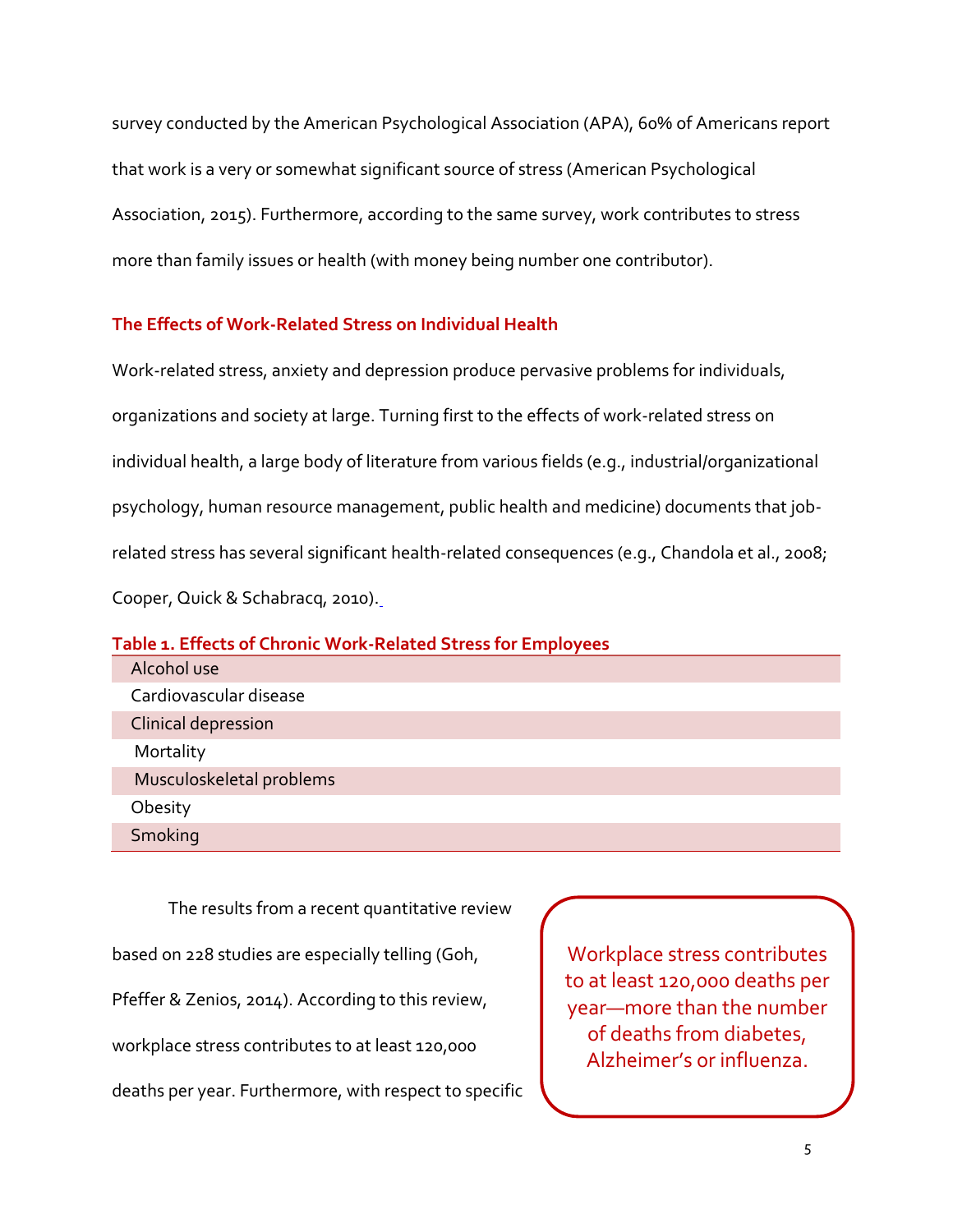stressors, the authors reported that 1) job insecurity (i.e., fears about losing one's job) increased the odds of reporting poor health by 50%; 2) longer work hours increased mortality by almost 20%; and 3) highly demanding jobs raised the odds of a physician-diagnosed illness by 35%. As one of the authors notes, "The deaths are comparable to the fourth- and fifthlargest causes of death in the country—heart disease and accidents . . . It's more than deaths from diabetes, Alzheimer's, or influenza" (Zenios as quoted in Lynch, 2015).

# **The Economic Effects of Employees' Well-Being**

As can be seen in Table 2, the well-being of the workforce also has dramatic bottom-line implications for organizations and the economy as a whole. <sup>T</sup>he figure below presents a simple depiction of how employee well-being affects these more distal financial outcomes.

# **Figure 1. Impact of Individual Employee Well-Being on Organizational and Societal Financial Outcomes**

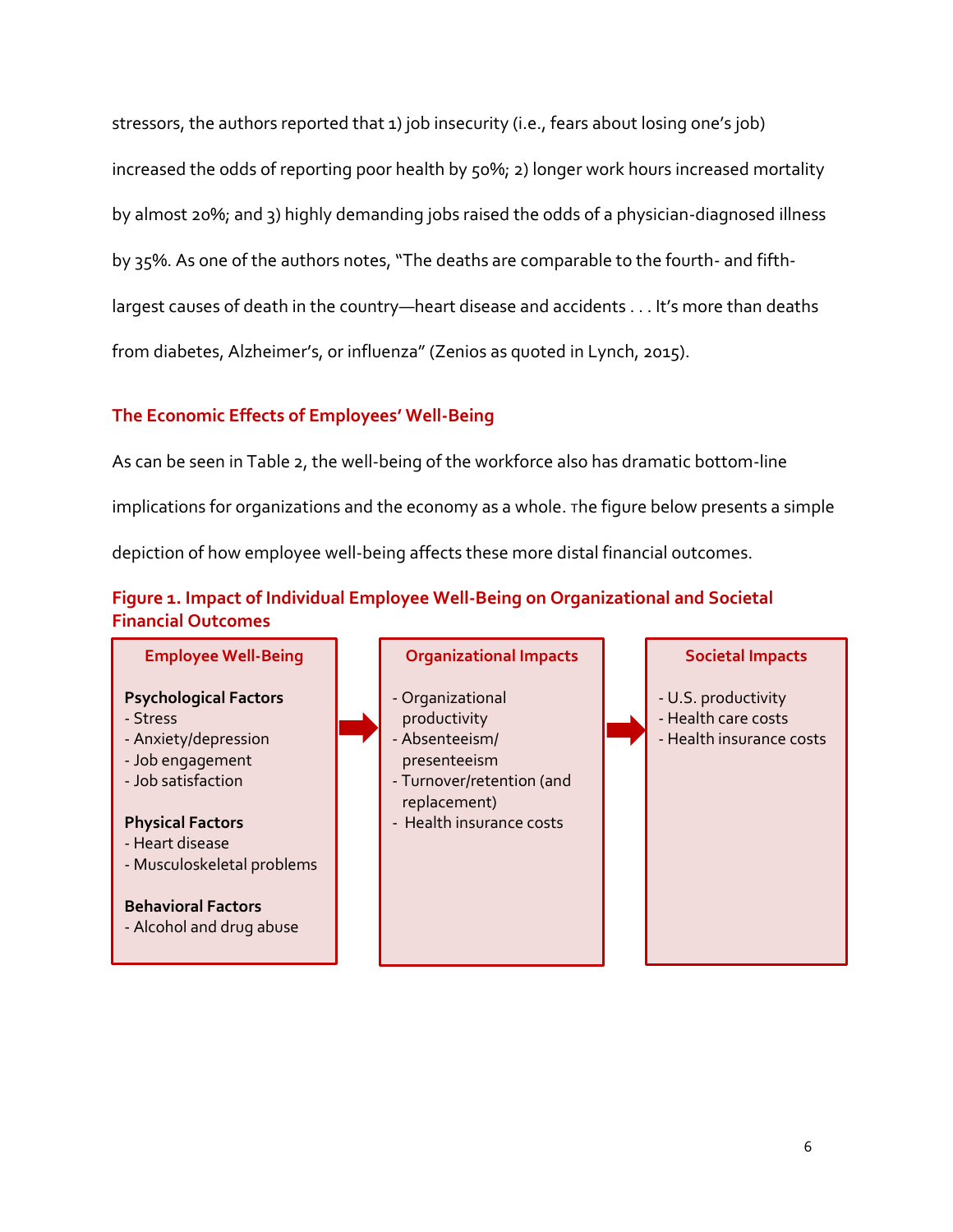# **Table 2. Organizational and Societal Financial Impacts of Employee Well-Being Workplace Stress**…

- Accounts for up to \$190 billion in health care costs and increases the nation's health care costs by 5% to 8% (Goh et al., 2015).
- Contributes to 40% of all job turnover (Hoel, Sparks & Cooper, 2001).
- Results in 50% greater health care expenditures (National Institute for Occupational Safety and Health, 1999).

**Primary Takeaway:** Work is consistently rated among the top two or three sources of stress among individuals in the U.S. This stress contributes to psychological (e.g., depression, anxiety), physical (e.g., cardiovascular disease, obesity) and behavioral (e.g., increased alcohol use) problems. In turn, these problems result in decreased organizational productivity and retention and in higher health care costs. **The ultimate downstream effects of this impaired psychological well-being occur at the national level, where U.S. efficiency and productivity suffer and health care costs increase**.

# **The Effects of Work on Family and Children's Well-Being**

As mentioned above, most employed adults spend a significant amount of their time awake performing a job in a work setting away from their families. Research from fields such as industrial/organizational psychology now clearly indicates that excessive work demands and negative workplace experiences spill over into family life, adding substantial stress to the lives of all family members and decreasing family well-being (e.g., Bianchi, Casper & King 2005; Hammer et al. 2005; Kelly et al. 2008; Korabik, Lero & Whitehead 2008; Kossek & Lambert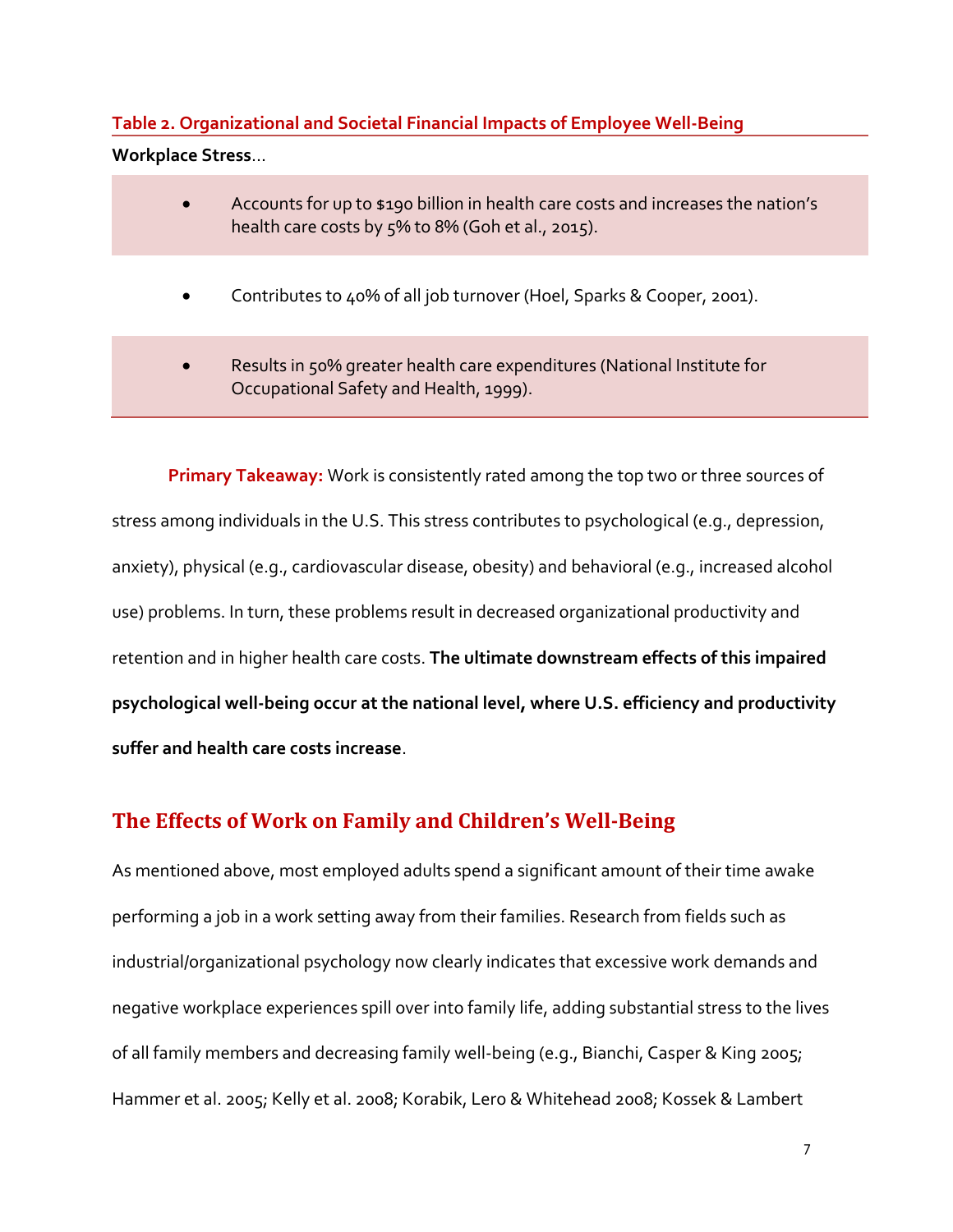2005; Major, Klein & Ehrhart 2002).

#### **Parents' Work and Children's Well-Being**

One way that employees' well-being affects their families is in terms of children's well-being. Several findings demonstrate this impact. For instance, a study of fathers demonstrated that

negative work experiences such as low decision latitude, high job demands, low job security and high role conflict are associated with fathers' punishing and rejecting behavior toward children and children's behavior problems in school

Fathers' negative work experiences relate to children's behavioral problems in school.

(Stewart & Barling, 1996). A similar study found that job stress was related to mothers exhibiting less warmth and acceptance toward their adolescents, who, in turn, were more likely to demonstrate problem behavior (Galambos, Sears, Almeida, & Kolaric, 1995). More recently, Johnson and Allen (2013) reported that mothers with greater work demands and less job control have children who are less physically active and healthy (Johnson & Allen, 2013). Furthermore, children appear to recognize and lament the job-related stress and tiredness that their parents endure (Galinsky, 1999).

#### **Work and Marital Well-Being**

Worker well-being also affects the quality of other interpersonal relationships outside of work, such as marriage. For instance, Beatty (1996) found that stress at work is associated with reduced marital satisfaction. More recently, researchers have shown that work-to-life conflict is negatively related to experienced marital satisfaction, family satisfaction and life satisfaction (Allen, Herst, Bruck, & Sutton, 2000). Even more troubling are findings suggesting that spouses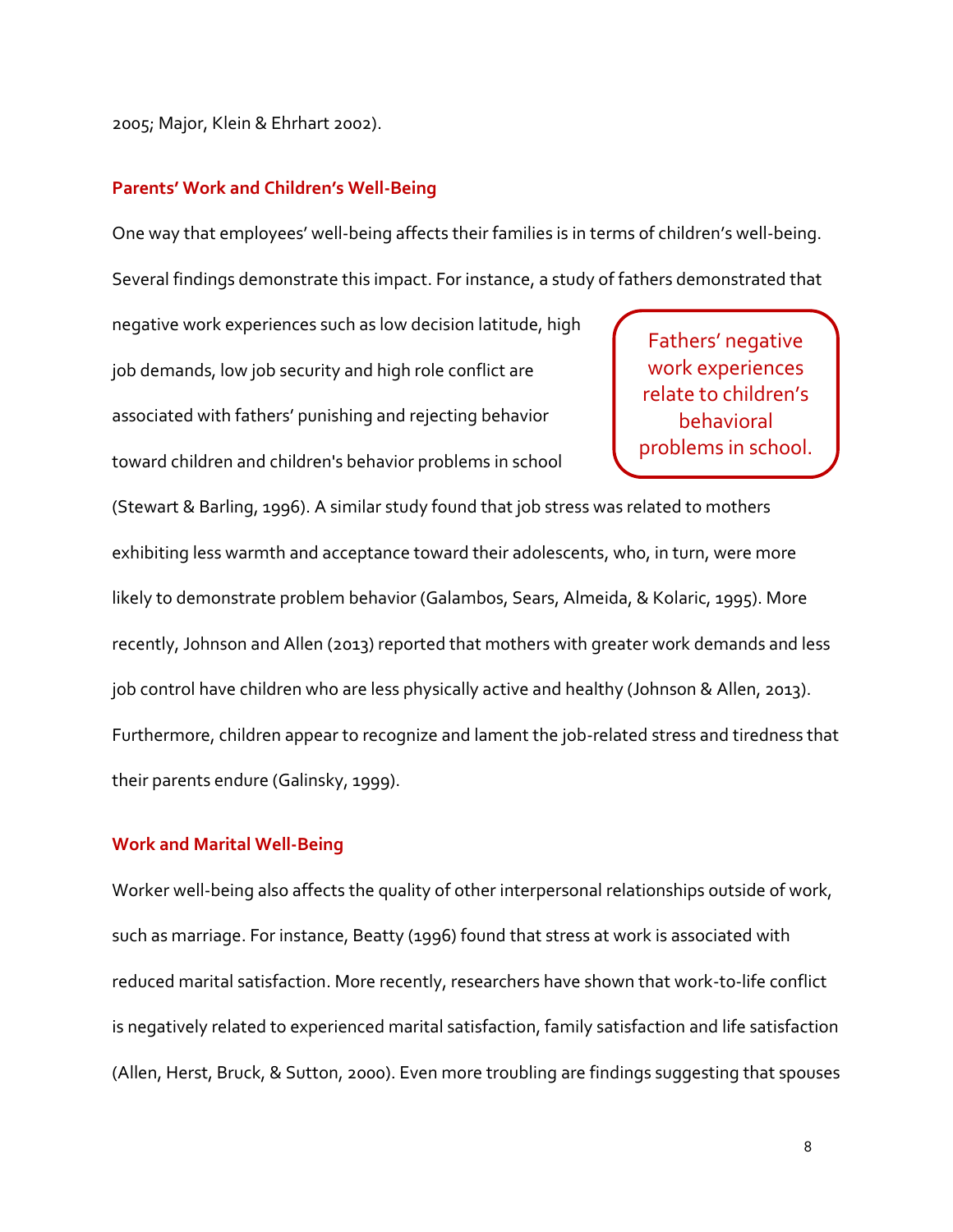who are in certain occupations (Melzer, 2002) and those who experience stressful work events are more likely to physically abuse their partners (Barling & Rosenbaum, 1986).

#### **Work and Family Well-Being**

More generally, work experiences and work-related well-being can influence the amount of time spent with one's family and the quality of family relations. For instance, studies show that excessive work demands and working long hours negatively affect

More than half of employees feel that the need to respond immediately to electronic communications (e.g., texts and e-mails from supervisors and clients) is ruining their family meals.

the experienced quality of family time (Major, Klein & Ehrhart, 2002). Furthermore, a recent study revealed that more than half of employees surveyed feel that the need to respond immediately to electronic communications (e.g., texts and e-mails from supervisors and clients) is ruining their family meals (Workfront, 2015). Other studies show that greater job demands and related stress increase work-family conflict (Kossek, Lautsch, & Eaton, 2006; Thompson & Prottas, 2006 ) and that employees who experience more job stress tend to spend more time away from their families, be less involved in family matters and have less satisfying marriages (Crouter & Bumpus, 2001).

**Primary Takeaway:** The pernicious effects of excessive work demands and resultant stress extend beyond employees, affecting their families as well. **Such demands and stress can contribute to various negative consequences, such as marital and family discord, parents being less available for children and problematic child behavior, among others.**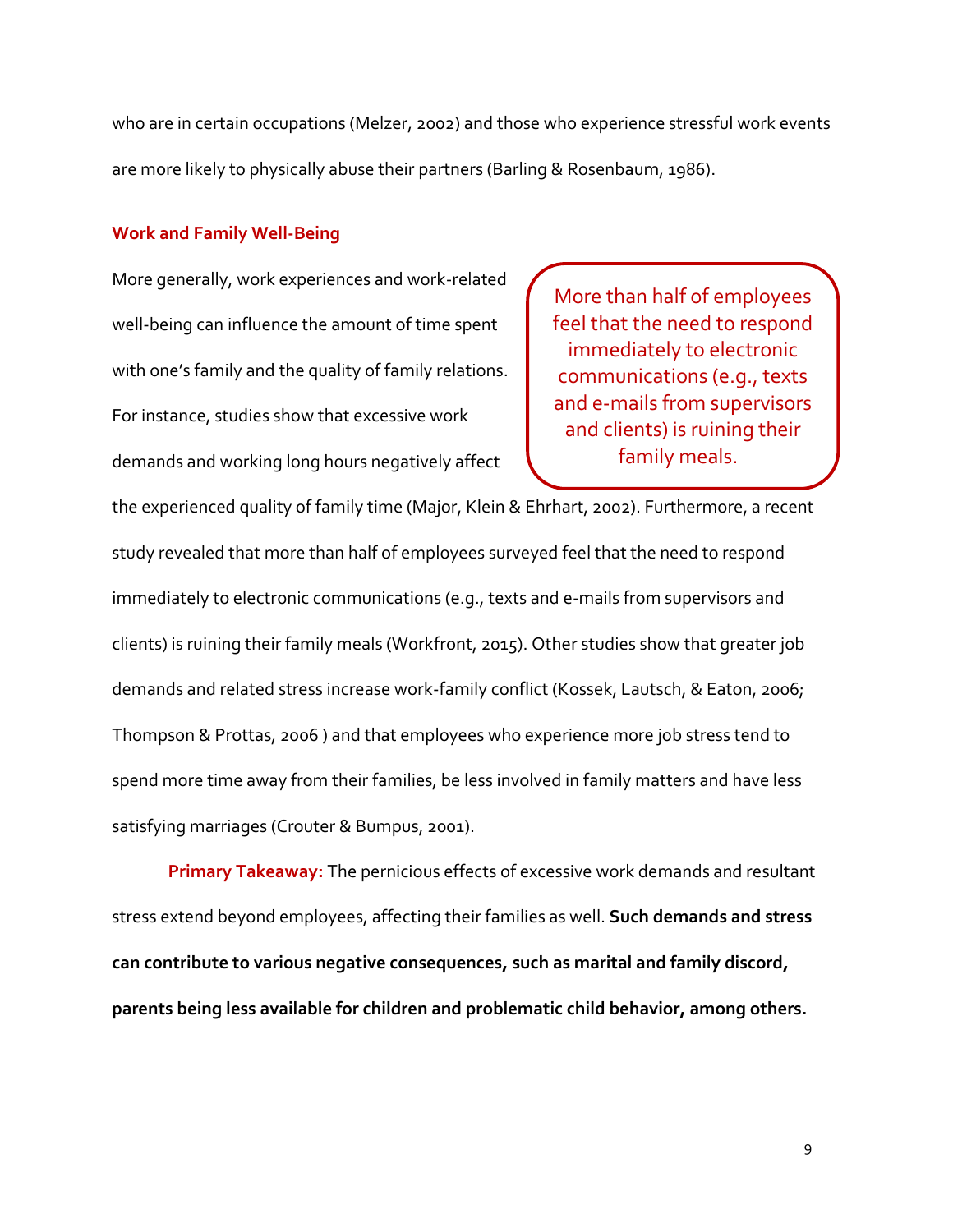# **Work as a Source of Well-Being**

Having just explored how work can harm well-being, we now consider the evidence suggesting that work, structured in a particular way, has the potential to instead facilitate well-being. Although work can contribute to various individual, family and societal problems, it need not. In fact, the evidence indicates that work can have various benefits beyond just economic ones. As discussed in the final section of this paper, whether work is primarily a source of impaired versus enhanced well-being largely is a function of governmental and organizational policies.

#### **The Well-Being Benefits of Working**

First, important to emphasize is that, although the experience of work can and should be improved, having a job (versus being unemployed) relates to a host of well-being benefits (e.g., McKee-Ryan, Song, Wanberg & Kinicki, 2005). For instance, compared with those who are unemployed, employed individuals tend to experience:

- Higher life satisfaction.
- Lower depression and anxiety.
- Greater marital/family satisfaction.
- Better subjective and objective physical health.

Notably, these effects are not simply due to the financial benefits of work (e.g., Paul & Batinic, 2010). Studies show that work can benefit even those who do not need to work for financial reasons. These potential well-being gains accrue because work can help satisfy several psychological needs, as shown in Table 3 (Jahoda, 1982; Paul & Batinic, 2010).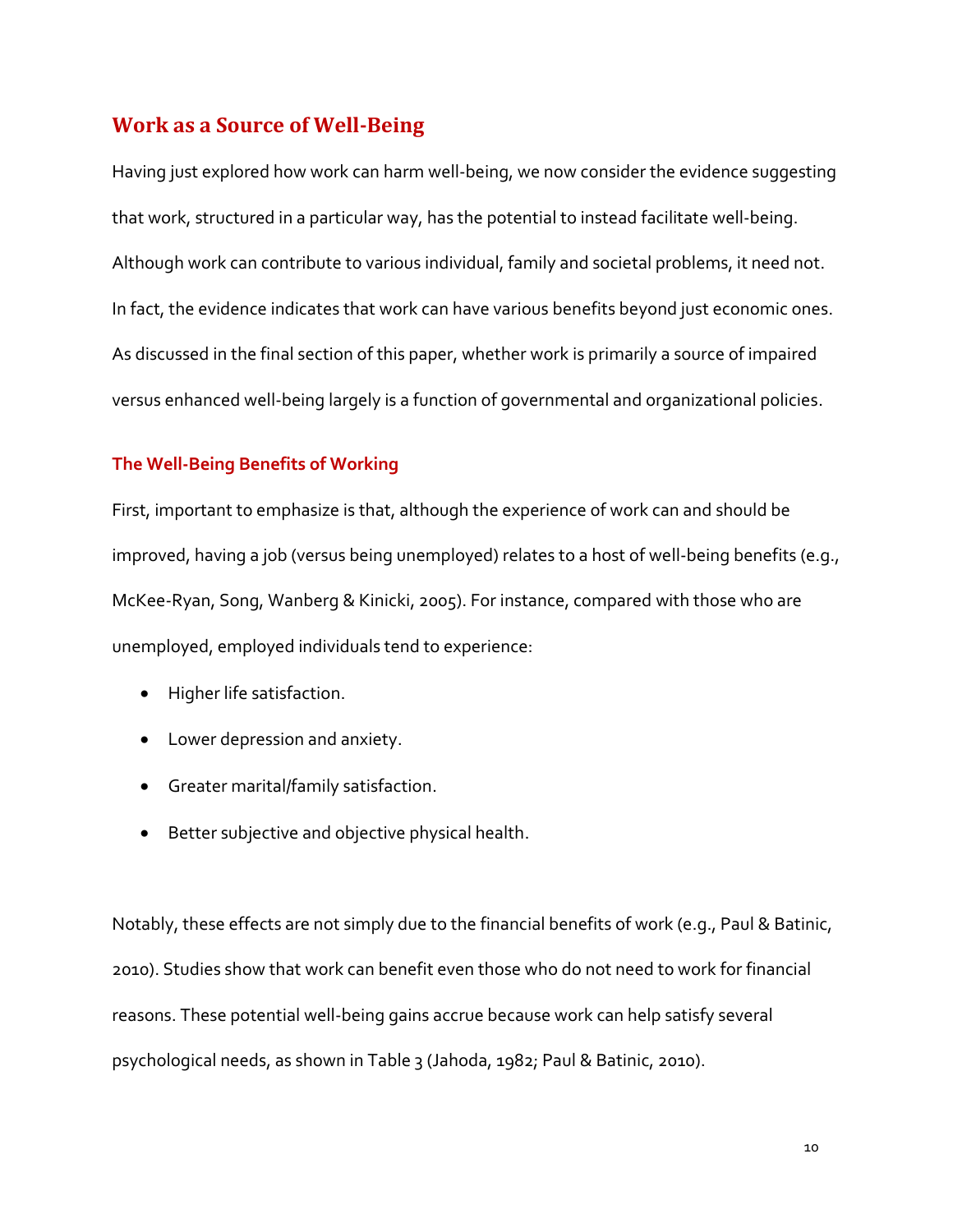#### **Table 3. Nonfinancial Benefits of Working**

 **Work can provide** . . .

- Daily structure
- Social contact, support and friendship
- Status and a sense of identity
- Directed activity and distraction
- A sense of purpose
- An opportunity to learn and achieve

The workplace may be especially conducive to helping individuals meet some of these needs, perhaps more so than any other context or domain.

It is also important to recognize that, in addition to potentially contributing to negative emotional states, work can be a source of positive emotional states, such as gratitude (e.g., for one's colleagues) and growth. This matters because evidence indicates that well-being is not simply the absence of negative experiences like stress and anxiety. A necessary condition for psychological thriving is the frequent occurrence of positive experiences, not just the lack of negative ones (Diener, 1984; Seligman & Csikszentmihalyi, 2000).

These positive experiences then translate into individual and organizational benefits. Evidence shows, for instance, that increased happiness is associated with higher productivity and that more frequent workplace positive emotional experiences relate to higher performance ratings and more organizational citizenship and helping behavior (Lyubomirsky, King, & Diener, 2005).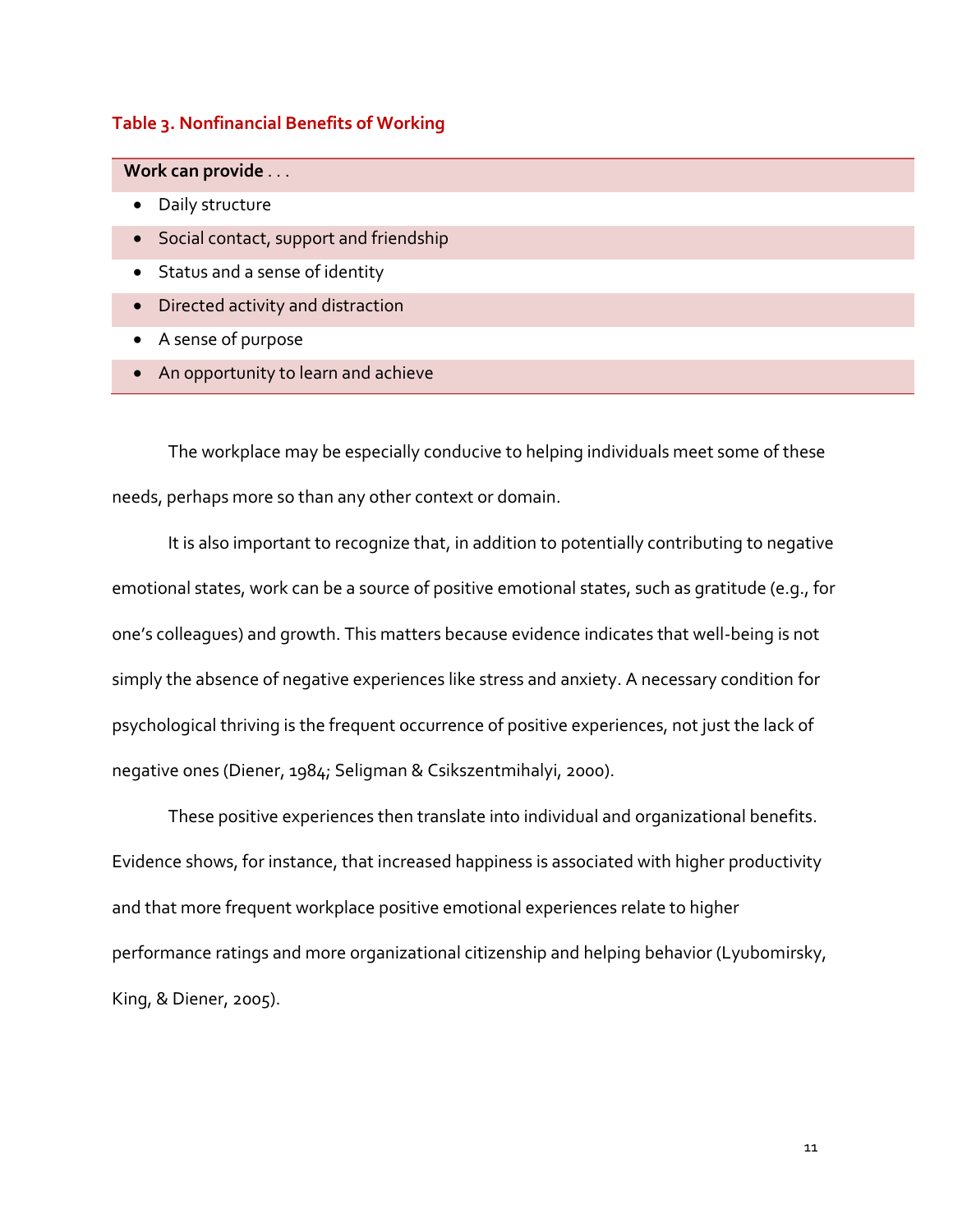Also, from a societal perspective, working can contribute to community well-being through practices such as volunteering. Recent support for this claim comes from the U.S. Bureau of Labor Statistics (2016), which reports that employed people are more likely to be volunteers than are unemployed individuals or people who are not in the labor force. Furthermore, evidence suggest that

More frequent positive emotional experiences in the workplace relate to higher performance ratings and more workplace helping behaviors.

corporate volunteer programs increase the number of volunteers (Peterson, 2004), potentially resulting in extended benefits such as the community organizations being able to provide greater services (Volunteer Canada Discussion Paper, 2015).

**Primary Takeaway:** Although the experience of work can be aversive, it need not be. **In addition to providing income, work also can provide various well-being benefits. More positive work-related emotions and evaluations then can lead to outcomes such as greater productivity and more workplace helping behavior.** In the section that follows, we provide some research-based recommendations that governments and organizations should consider to help facilitate these positive experiences and, in turn, the consequences they help create.

# **Recommendations for Governmental and Business Policy and Practice**

In sum, work can be a source of both negative and positive experiences and well-being. Ultimately, the well-being of employees and the downstream effects for them, their families, their organizations and the nation as a whole largely reflects governmental policy and organizational practices. That is, government bodies as well as public and private organizations can influence these broader, more distal outcomes by influencing the well-being of U.S.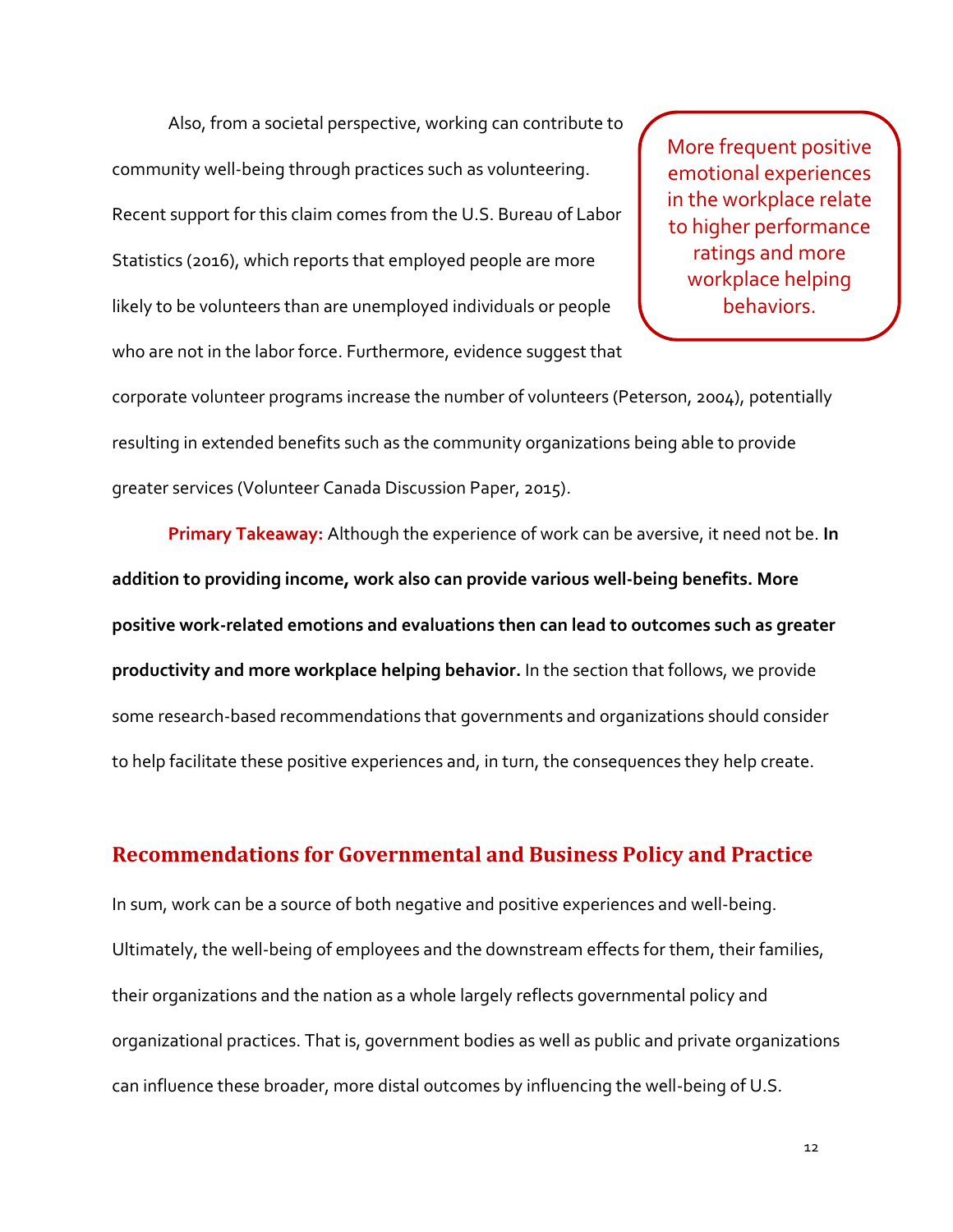employees. In this sense, work, and the organizations where such work occurs, can be seen as a lever, if not the linchpin, through which to achieve these benefits.

Given these conclusions, we offer several practical recommendations for how policy makers can improve workplace well-being and, in so doing, positively affect society.

#### **Aligning Policies with Scientific Findings on the Promotion and Benefits of Well-Being**

#### *The Case of Presenteeism*

Presenteeism is reporting to work when sick. Research clearly demonstrates that presenteeism has a negative effect on worker productivity and safety. Moreover, presenteeism costs employers considerably more in terms of medical costs than does absenteeism (e.g.,

When employees come to work sick, it appears to cost employers considerably more in medical expenses than when sick employees stay home.

employees staying home when sick), with estimates that between 18% and 61% of employer total health care costs are due to presenteeism (Johns, 2010).

Research suggests that organizations could reduce presenteeism by offering paid sick leave and by avoiding disciplinary action for absenteeism (Johns, 2010). Thus, we encourage organizations and lawmakers to consider policies to promote paid sick leave and also encourage educational initiatives to teach organizational leaders about the downstream financial effects of presenteeism.

#### *The Case of Recovery Time*

Americans use far fewer of their vacation days than they did in past decades. According to a recent survey of 1,500 Americans, the majority of U.S. workers do not use all of their allotted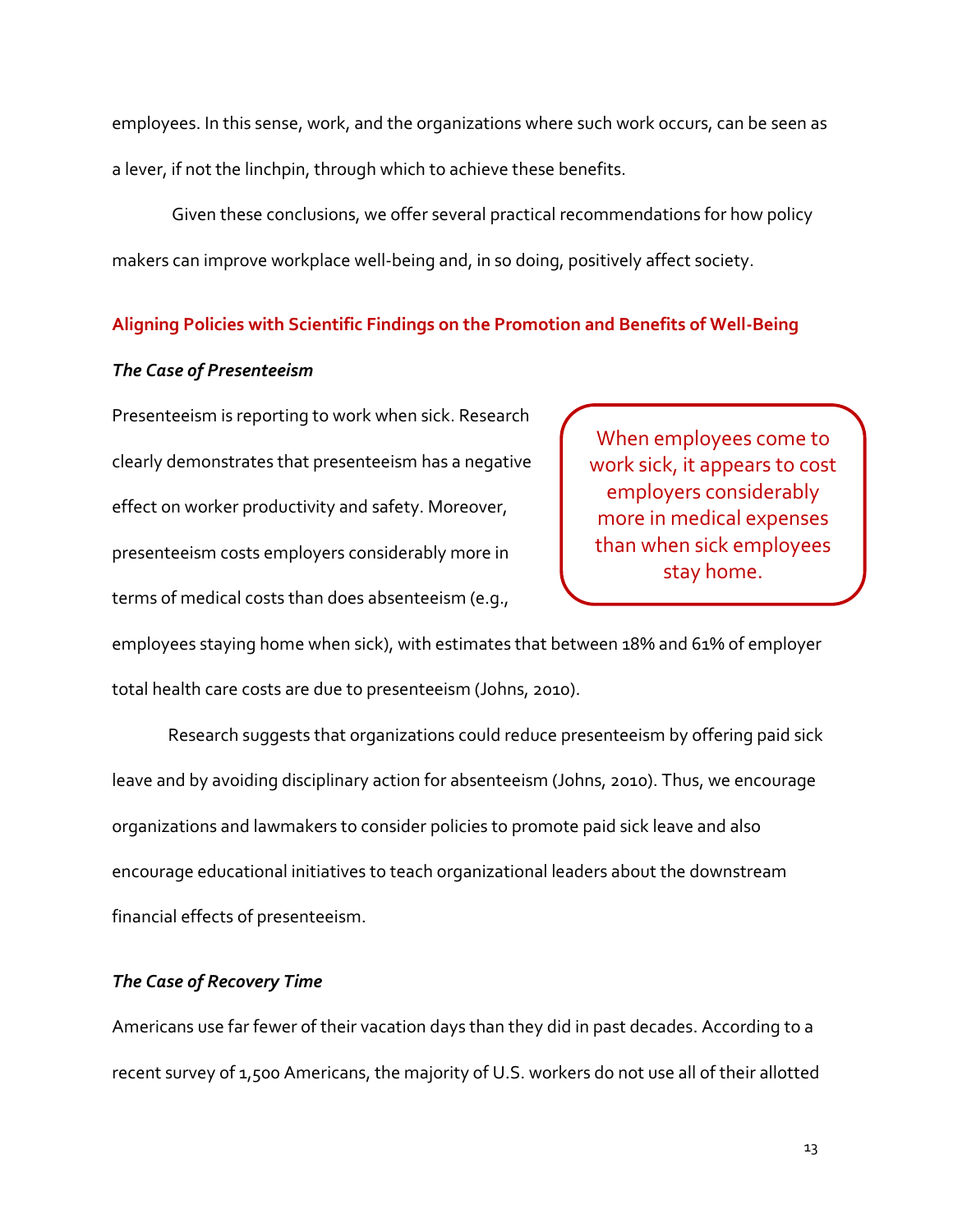vacation days, and 42% did not use even a single allotted vacation day in 2014 (Skift, 2015). Furthermore, the U.S. is the only industrialized country that does not require employers to offer paid vacation leave (Center for Economic and Policy Research, 2013).

At the same time, research conclusively demonstrates that time spent for psychological recovery benefits employees. A lack of recovery is related to depression, reduced task performance and health problems (e.g., Fritz & Sonnentag, 2006). Thus, both employees and organizations may be suffering when employees do not use their allotted vacation days. As such, we would encourage organizations and lawmakers to consider policies to promote, or even mandate, the provision and use of sick/vacation time. Other options include providing more time off for certain populations such as younger employees (to pursue schooling) and shift workers (so they can spend more time with family). Also, organizations could provide more time off for employees who volunteer in the community and engage in civic activities.

**Recommendation 1:** Encourage organizations to align policies with consideration for employee well-being, which ultimately affects organizational well-being and bottom-line outcomes.

**Recommendation 2**: Develop legislation promoting paid sick leave and develop clearer guidelines for excusable absences.

#### **Conduct Rigorous Evaluations of Workplace Wellness Programs**

Organizations are adopting wellness programs at an increasing rate (RAND, 2013). Research suggests that workplace wellness interventions *can* lead to positive outcomes such as smoking cessation, weight loss, and lower cholesterol and blood pressure (RAND 2013). However, as seen in Table 4, several important concerns and questions about these programs and their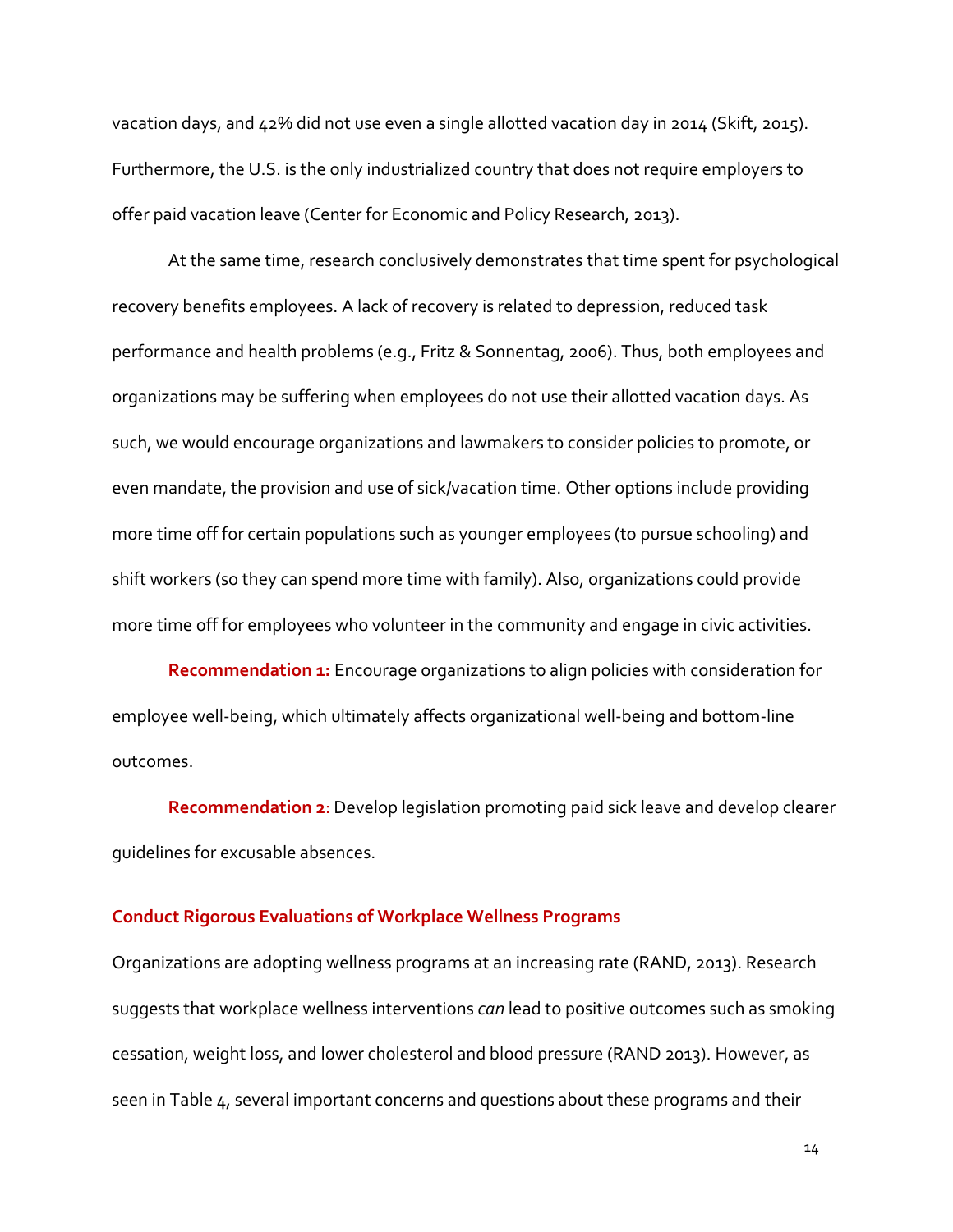potential benefit remain.

# **Table 4. Significant Concerns and Questions about Workplace Wellness Programs**

## **Low participation rate**

Only 24% of employees at companies that offer a wellness program actually participate in it (Gallup, 2014). Also, only 12% of employees strongly agree that they have substantially higher overall well-being because of the wellness program.

# **Focus on physical well-being, neglecting psychological well-being**

As the above statistics make clear, psychological well-being also has significant organizational and societal implications.

# **Focus on decreasing negative outcomes (e.g., obesity), not on enhancing positive ones (e.g., developing resilience, gratitude)**

However, research conclusively shows that well-being reflects both the absence of negative factors and the presence of positive ones.

# **Center on individual outcomes, ignoring family and community outcomes**

## **Poor-quality program effectiveness evaluation**

Most evaluation consists of case studies, which are not best practice for evaluation. The bottom-line impact of these programs and the factors influencing their effectiveness are largely unknown (RAND, 2013; SHRM Foundation, 2014).

Given these factors, there is a need for scientifically developed and evaluated

programs. Also, given their knowledge about the workplace and workplace well-being,

organizational scientists (e.g., industrial/organizational psychologists), in addition to health

care professionals, should be central in these efforts.

**Recommendation 3**: Encourage organizations and governmental agencies to develop

quality research demonstrating and evaluating the effectiveness of workplace wellness

programs.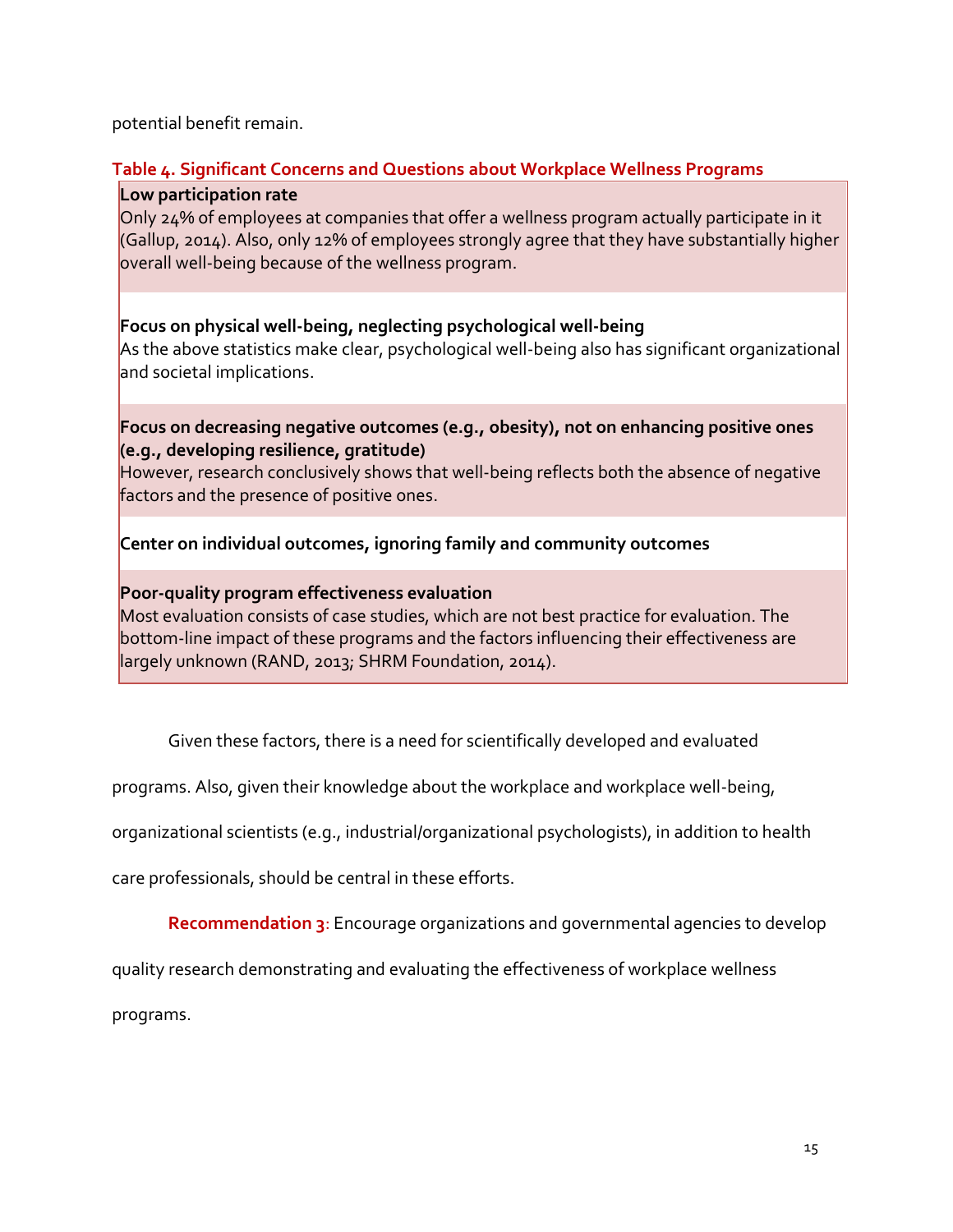#### **Attending to Special Populations**

Research and policy focused on certain populations could provide the most value, both to those groups and to the economy as a whole. International research has demonstrated that workers experience a decline in their work ability based on the external environment. This can include such aspects as society, culture, legislation, educational, social and health policy, as well as employees' immediate social environment at work and their family. However, there are still many unanswered questions concerning work ability and aging, as well as among unemployed, handicapped and disabled people (Ilmarinen & Ilmarinen, 2015).

More specifically, given the aging workforce, more research is needed on retirement security/well-being of aging employees. There is evidence that positive work experiences have long-term effects on daily living independence in later life. Furthermore, the recent economic recession highlighted the need to understand and combat underemployment for high-skilled workers. Also, research is needed on recruiting and retaining workforces in low-income/rural areas. Finally, scientific evidence is needed on Veterans in the workforce, especially with respect to strategies to help them gain appropriate employment.

**Recommendation 4:** Design and evaluate programs meant to attend to special populations.

#### **Encouraging Managers to Adopt Evidence-Based Practices**

Managers and supervisors generally are the place "where the rubber meets the road" in terms of organizational impact on employee well-being. Organizations may adopt formal policies, but front-line management must institute those policies. Research offers several evidencebased strategies that organizational leaders as well as front-line supervisors can use to help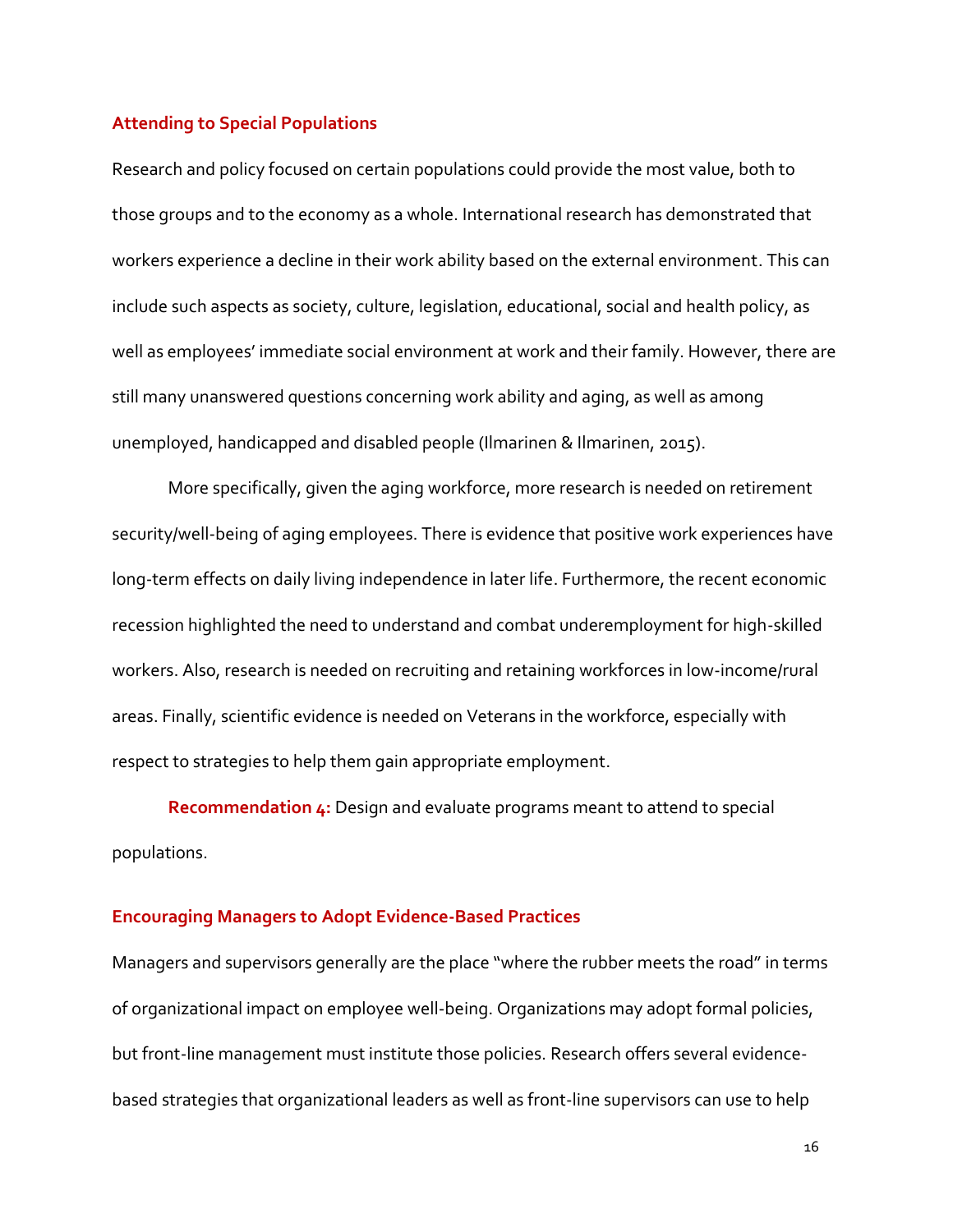enhance employee well-being.

**Recommendation 5:** Train and motivate managers and supervisors to adopt evidence-

based practices to improve employee well-being.

# **Table 5. Strategies that Managers and Supervisor Can Use to Improve Well-Being**

## **Provide employees with control and autonomy**

There is a tremendous amount of evidence linking job control, autonomy and decision-making authority to various psychological and physical outcomes, including morbidity and mortality (Goh et al., 2015). Furthermore, greater control at lower levels frees up managers' oversight and decision-making time. Managers should be trained and encouraged to allow their employees to make decisions over how, when, where and with whom work tasks are done.

# **Train and incentivize managers to behave fairly**

As with job control, there is significant evidence linking managers' fairness to employee wellbeing (e.g., Goh, 2014). Fairness is not just about what outcomes employees receive, but also about "how" decisions are made and what the type of everyday, interpersonal treatment employees receive. Simple practices that reflect fairness include using the same standards for all employees, allowing employees a voice in decisions that affect them, meeting with employees regularly (e.g., weekly) to keep them informed and asking employees for feedback about the managers' performance.

# **Incentivize employee well-being practices for managers and supervisors**

Managers and supervisors often neglect employees' well-being because they fear that efforts to enhance well-being will result in lower productivity and, in turn, reflect poorly upon their leadership. As such, executives often implement policies (e.g., allowing employees to telework), but managers and supervisors refuse to enforce them (e.g., granting specific telework requests). Thus, the policy fails or, worse, is viewed as disingenuous and manipulative. Organizations that are serious about improving well-being must ensure alignment and compliance among all of management. They can do so by mandating or incentivizing managerial practices that foster well-being and by establishing norms that would compel managers to follow these practices.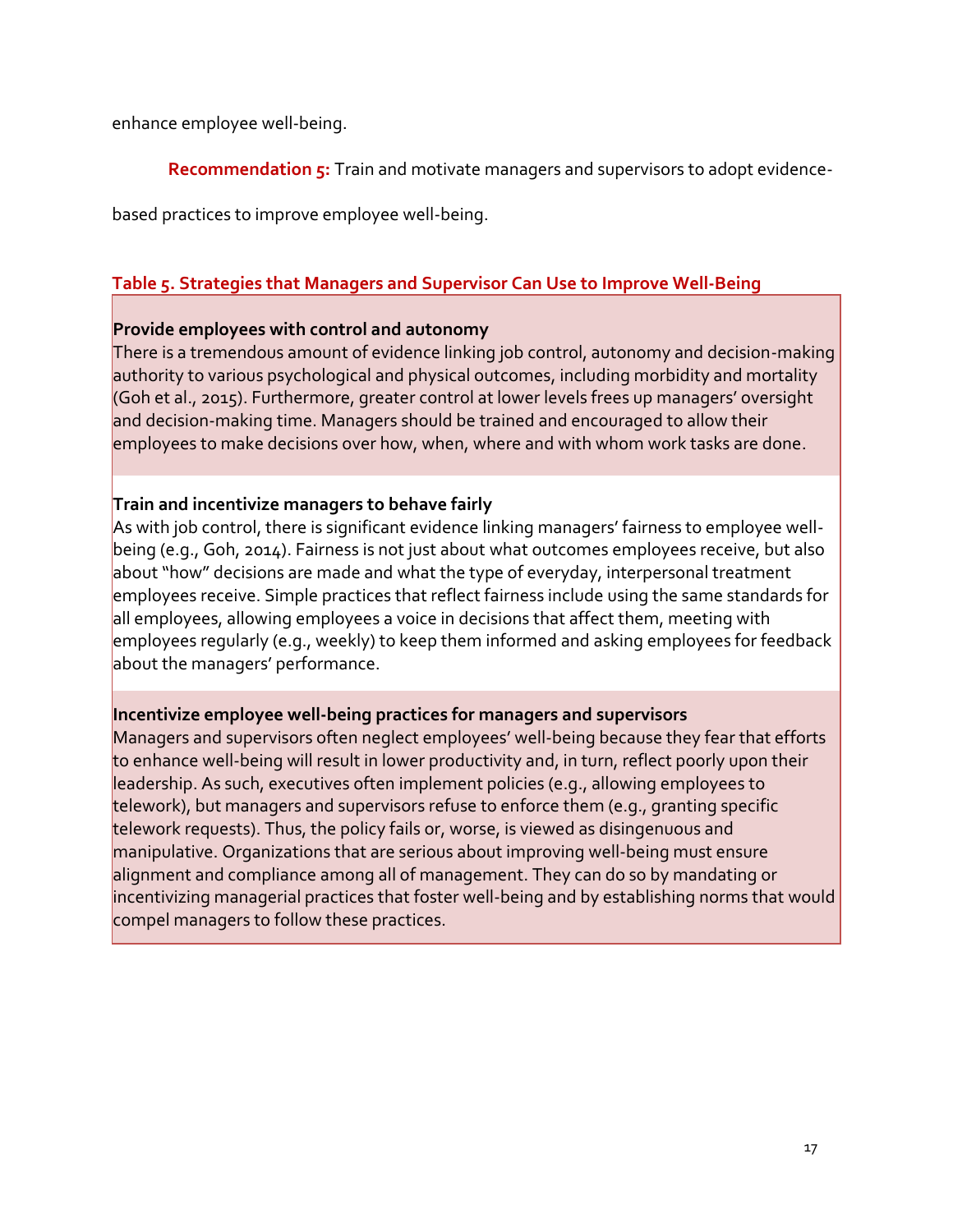#### **References**

- Aguinis, H., & Glavas, A. (2012). What we know and don't know about corporate social responsibility: A review and research agenda. *Journal of Management, 38,* 932–968.
- Allen, T.D., Herst, D.E., Bruck, C.S., & Sutton, M. (2000). Consequences associated with work-to-family conflict: A review and agenda for future research. *Journal of Occupational Health Psychology, 5,* 278-308.
- American Psychological Association. (2015). *Stress in America*. Retrieved from <http://www.apa.org/news/press/releases/stress/index.aspx>
- Barling, J., & Rosenbaum, A. (1986). Work stressors and wife abuse. *Journal of Applied Psychology, 71,* 346-348.
- Beatty, C. A. (1996). The stress of managerial and professional women: is the price too high? *Journal of Organizational Behavior, 17,* 233-251.
- Bianchi, S. M., Casper, L. M., & King, R. B. (2005). *Work, family, health, and well-being*. Mahwah, N.J.: Lawrence Erlbaum Associates Press.
- Bowling, N. A., Eschleman, K. J., & Wang, Q. (2010). A meta-analytic examination of the relationship between job satisfaction and subjective well-being. *Journal of Occupational and Organizational Psychology, 83,* 915– 934.
- Caligiuri, P., Mencin, A., & Jiang, K. (2013). Win–win–win: The influence of company-sponsored volunteerism programs on employees, NGO's, and business units. *Personnel Psychology, 66,* 825-860.
- Center for Economic and Policy Research. (2013). *No vacation nation revisited*. Retrieved from <http://cepr.net/publications/reports/no-vacation-nation-2013>
- Chandola, T., Britton, A., Brunner, E., Hemingway, H., Malik, M., Kumari, M., Badrick, E., Kivimaki, M., & Marmot, M. (2008). Work stress and coronary heart disease: what are the mechanisms? *European Heart Journal, 29,* 640-648.
- Cooper, C. L., Quick, J. C., & Schabracq, M. J. (2008) *International handbook of work and health psychology* (3rd edition). Chichester: John Wiley.
- Crouter, A. C., & Bumpus, M. F. (2001). Linking parents' work stress to child and adolescent psychological adjustment. *Current Directions in Psychological Science, 10*, 156-159.
- Diener, E. (1984). Subjective well-being. *Psychological Bulletin, 95,* 542-575.
- Fritz, C., & Sonnentag, S. (2006). Recovery, well-being, and performance-related outcomes: The role of workload and vacation experiences. *Journal of Applied Psychology, 91,* 936–945.
- Galambos, N.L., Sears, H.A., Almeida, D.M., & Kolaric, G.C. (1995). Parents' work overload and problem behavior in young adolescents. *Journal of Research on Adolescence*, *5*, 201–223.
- Galinsky, E. (1999). *Ask the children: What America's children really think about working parents*. New York: William Morrrow and Company, Inc.
- Gallup Organization. (2014). Why your workplace wellness program isn't working. Retrieved from http://www.gallup.com/businessjournal/168995/why-workplace-wellness-program-isn-working.aspx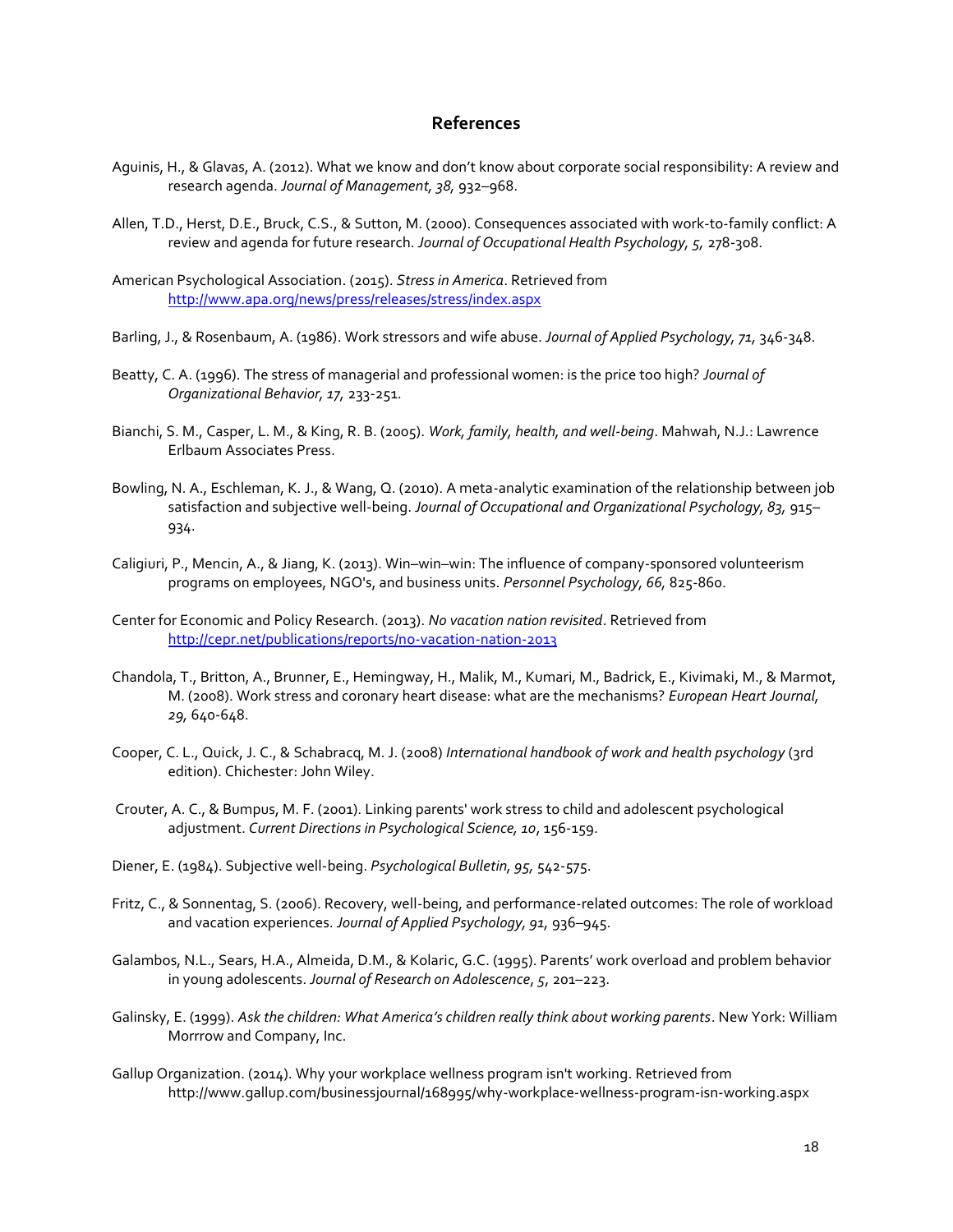- Goh, J., Pfefer, J., & Zenios, S. A. (2015). Workplace stressors & health outcomes: Health policy for the workplace. *Behavioral Science & Policy, 1,* 43–52.
- Hammer, L. B., Cullen, J. C., Neal, M. B., Sinclair, R. R., & Shafiro, M. (2005). The longitudinal effects of workfamily conflict and positive spillover on depressive symptoms among dual earner couples. *Journal of Occupational Health Psychology, 10,* 138-154.
- Henning, J. B., & Jones, D. A. (2013). Volunteer programs in the corporate world. In J. Olson-Buchanan, L. Koppes Bryan, L. Foster Thompson (Eds.), *Using industrial-organizational psychology for the greater good: Helping those who help others* (pp. 110-145). New York: Routledge.
- Hoel, H., Sparks, K., & Cooper, C. (2001). *The cost of Violence/Stress at work and the benefits of a violence/stressfree working environment*. University of Manchester Institute of Science and Technology, Report commissioned by the International Labour Office, Geneva.
- Ilmarinen, J., & Ilmarinen, V. (2015). Work ability and aging. In L. M. Finkelstein, D. M. Truxillo, F. Fraccaroli, and R. Kanfer (Eds.). *Facing the challenges of a multi-age workforce: A use-inspired approach*. (pp. 134-156). New York: Routledge.
- Jahoda, M. (1982). *Employment and unemployment. A social-psychological analysis.* Cambridge: Cambridge University Press.
- Johns, G. (2010). Presenteeism in the workplace: A review and research agenda. *Journal of Organizational Behavior, 31,* 519-542.
- Johnson, R. C., & Allen, T. D. (2013). Examining the links between employed mothers' work characteristics, physical activity, and child health. *Journal of Applied Psychology, 98*, 148-157.
- Judge, T.A. & Ilies, R. (2004). Affect and job satisfaction: A study of their relationship at work and at home. *Journal of Applied Psychology, 89,* 661-673.
- Kelly, Erin L., Kossek, E. E., Hammer, L. B., Durham, M., Bray, j., Chermack, K., Murphy, L. A., & Kaskubar. D. (2008). Getting there from here: Research on the effects of work-family initiatives on work-family conflict and business outcomes. *Academy of Management Annals, 2,* 305–349.
- Korabik, K., Lero, D. S., & Whitehead, D. L. (Eds). (2008). *The handbook of work-family integration: Theories, perspectives & best practices*. San Diego, CA: Elsevier.
- Kossek, E. E., & Lambert, S. (2005). *Work and life integration: Organizational, cultural and psychological perspectives*. Mahwah, N.J.: Lawrence Erlbaum Associates Press.
- Kossek, E. E., Lautsch, B. A., & Eaton, S. C. (2006). Telecommuting, control and boundary management: correlates of policy use and practice, job control, and work-family effectiveness. *Journal of Vocational Behavior*, 68, 347-367.
- Lynch, S. (2015, February 23). *Why your workplace might be killing you.* Retrieved from https://neuroscience.stanford.edu/news/why-your-workplace-might-be-killing-you
- Lyubomirsky, S., King, L. A., & Diener, E. (2005). The benefits of frequent positive affect. *Psychological Bulletin, 131,* 803-855.
- Major, V. S., Klein, K. J., & Ehrhart, M. G. (2002). Work time, work interference with family, and employee distress. *Journal of Applied Psychology, 87,* 427-436.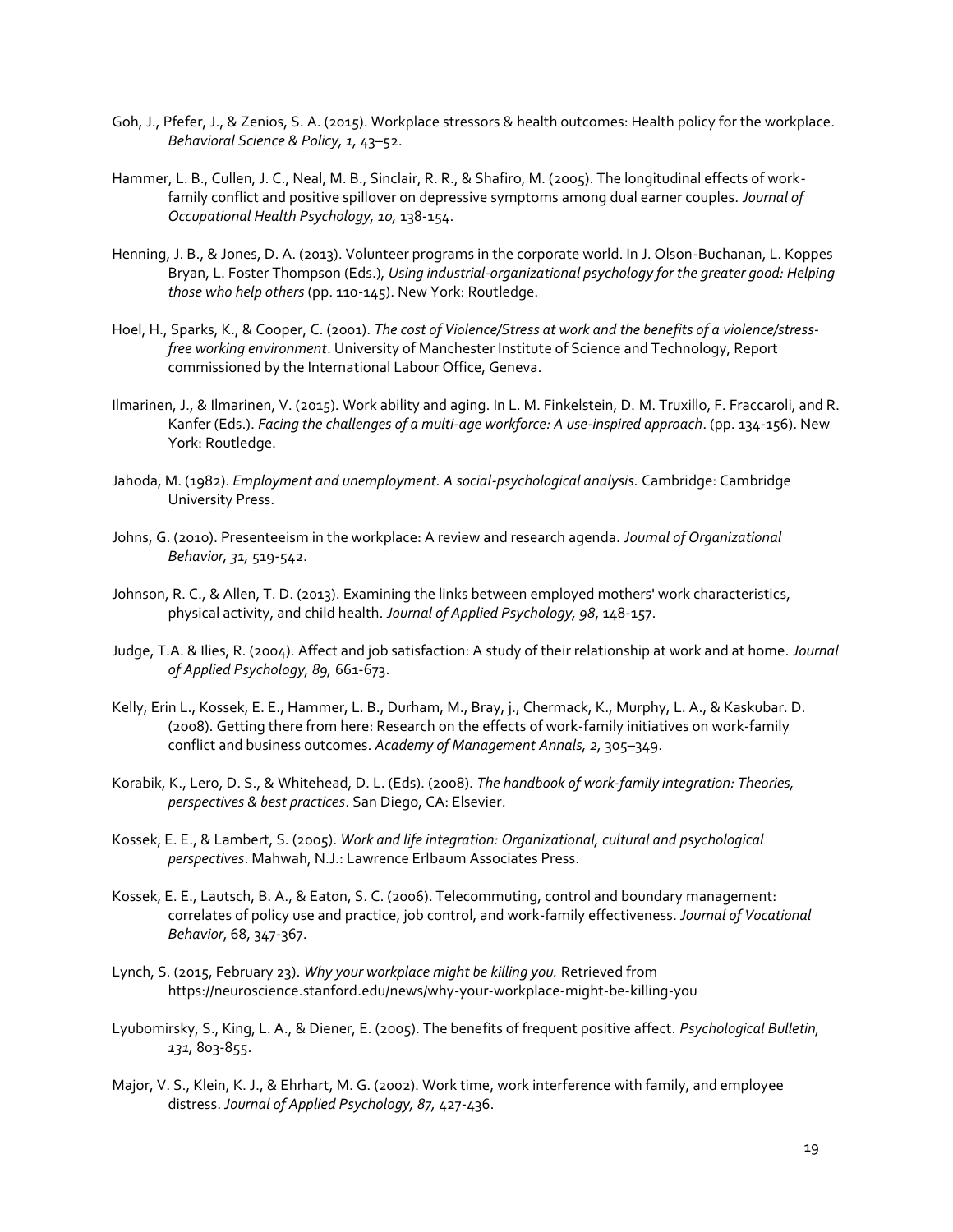- McKee-Ryan, F.M., Song, Z., Wanberg, C.R, & Kinicki, A.J. (2005). Psychological and physical well-being during unemployment: a meta-analytic study. *Journal of Applied Psychology, 90,* 53–76.
- McWilliams, A., Siegel, D.S., & Wright, P.M. (2006). Corporate social responsibility: Strategic implications. *Journal of Management Studies, 43,* 1–18.
- Melzer, S. (2002). Gender, work, and intimate violence: Men's occupational violence spillover and compensatory violence. *Journal of Marriage and Family, 64,* 820-832.
- National Institute for Occupational Safety and Health (NIOSH). (1999). *Stress at work*. Publication No. 99-101. Retrieved from http://www.cdc.gov/niosh/docs/99-101/
- Organisation for Economic Cooperation and Development. (n.d.). Work-Life Balance. Retrieved from http://www.oecdbetterlifeindex.org/topics/work-life-balance/
- Orlitzky, M., Schmidt, F. L., & Rynes, S. L. (2003). Corporate social and financial performance: A meta-analysis. *Organization Studies, 24,* 403–441.
- Oswald, A. J., Proto, E., & Sgroi, D. (Working paper). *Happiness and productivity*. Retrieved from http://www2.warwick.ac.uk/fac/soc/economics/staff/eproto/workingpapers/happinessproductivity.pdf
- Paul, K. I., & Batinic, B. (2010). The need for work: Jahoda's latent functions of employment in a representative sample of the German population. *Journal of Organizational Behavior, 31,* 45–64.
- Peterson, D. K. (2004). Benefits of participation in corporate volunteer programs: employees' perceptions. *Personnel Review, 33,* 615–627.
- Porter M. E., & Kramer, M. R. (2011). Creating shared value. *Harvard Business Review, 89,* 62–77.
- RAND Corporation. (2013). *Workplace wellness programs study*. Retrieved from [http://www.rand.org/pubs/research\\_reports/RR254.html](http://www.rand.org/pubs/research_reports/RR254.html)
- Sayer, L. C. (2005). Gender, time and inequality: Trends in women's and men's paid work, unpaid work and free time. *Social Forces, 84*, 285–303.
- Seligman, M. E. P., & Csikszentmihalyi, M. (2000). Positive psychology: An introduction. *American Psychologist, 55,* 5-14.
- SHRM Foundation. (2014). *Evaluating worksite wellness: Practical applications for employers*. Retrieved from [https://www.shrm.org/foundation/ourwork/initiatives/the-aging](https://www.shrm.org/foundation/ourwork/initiatives/the-aging-workforce/Documents/Evaluating%20Worksite%20Wellness%20Practical%20Applications%20for%20Employers.pdf)[workforce/Documents/Evaluating%20Worksite%20Wellness%20Practical%20Applications%20for%20E](https://www.shrm.org/foundation/ourwork/initiatives/the-aging-workforce/Documents/Evaluating%20Worksite%20Wellness%20Practical%20Applications%20for%20Employers.pdf) [mployers.pdf](https://www.shrm.org/foundation/ourwork/initiatives/the-aging-workforce/Documents/Evaluating%20Worksite%20Wellness%20Practical%20Applications%20for%20Employers.pdf)
- Skift, R.A. (2015, January 5). *Travel habits of Americans: 42 percent didn't take any vacation days in 2014*. Retrieved from https://skift.com/2015/01/05/travel-habits-of-americans-41-percent-didnt-take-any-vacation-daysin-2014/.
- Smith-Major, V. L., Klein, K. J., & Ehrhart, M. G. (2002). Work time, work interference with family, and psychological distress. *Journal of Applied Psychology, 87,* 427-436.
- Stewart, W., & Barling, J. (1996). Fathers' work experiences effect children's behavior via job-related affect and parenting behaviors. *Journal of Organizational Behavior, 17,* 221-232.